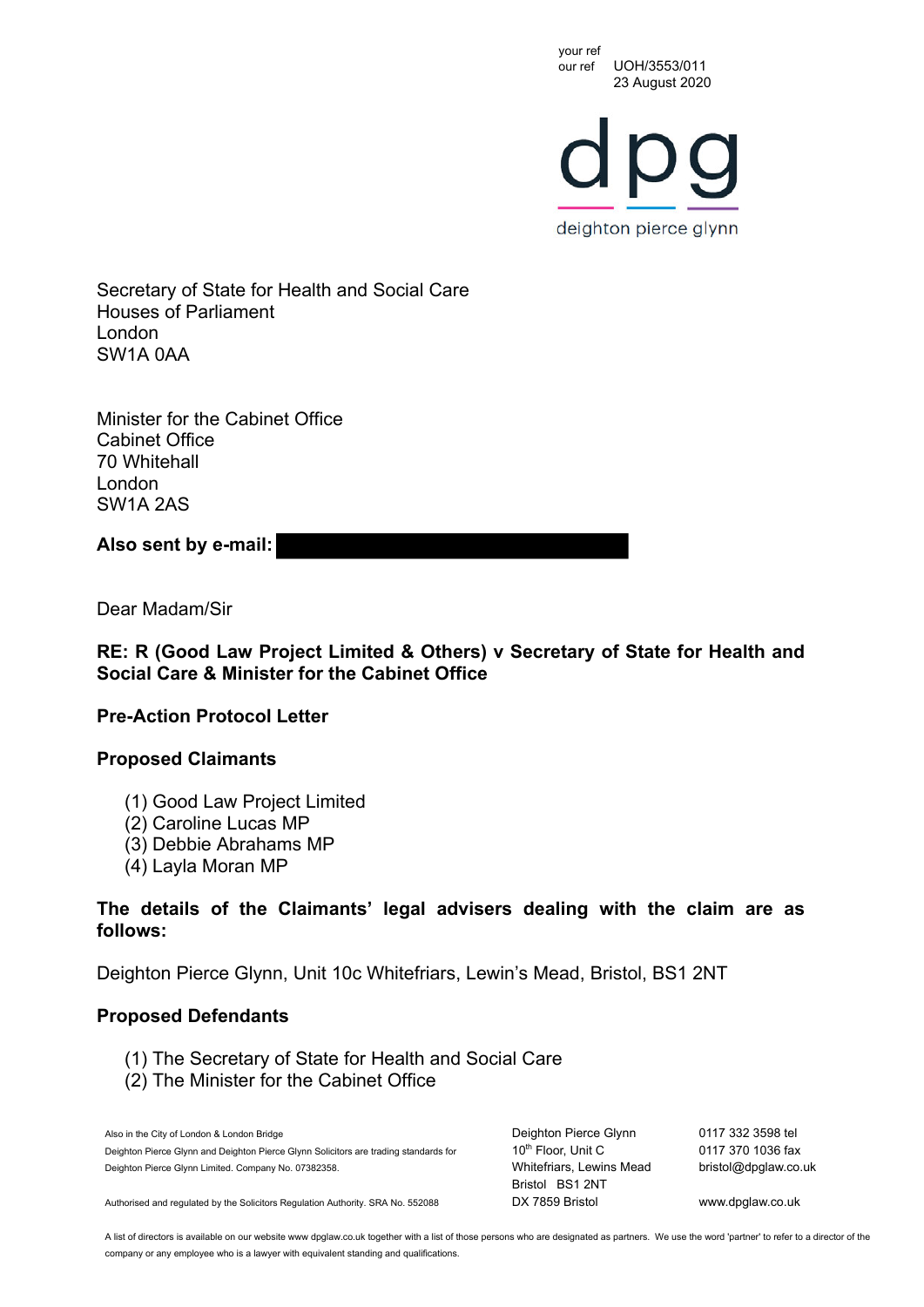## **Reference Details**

Our reference: UH/3553/011

Please cite the above reference number on all future pre-action correspondence.

### **Details of the Decision being Challenged**

- 1. The Claimants challenge the repeated failure of the Secretary of State for Health and Social Care to comply with his duty under regulation 50 of the Public Contracts Regulations 2015 ("the Regulations") to publish contract award notices in respect of contracts for goods and services referable to the COVID-19 pandemic into which he has entered; and the further repeated failure of the Secretary of State for Health and Social Care to comply with the public policy of the Government to publish those contracts entered into under the Regulations, and all contracts with a value of over £10,000, along with the contract award notice.
- 2. Further, the widespread systemic failure to comply with regulation 50 and with Government policy on the publication of contracts on the part of the Secretary of State for Health and Social Care causes the Claimants to believe that the Secretary of State for Health and Social Care and/or the Minister for the Cabinet Office have adopted an unpublished policy not to comply with regulation 50 and which contradicts the published policy, contrary to the principle of transparency at common law.
- 3. The Minister for the Cabinet Office is named as the Second Defendant to the proposed claim in circumstances where the Minister is responsible for the Regulations, for the policies published by the Crown Commercial Service, an executive agency of the Cabinet Office, and is responsible for any unpublished policies concerning transparency in procurement.

## **The Relevant Legal Framework**

4. Regulation 50 of the Regulations provides that:

"*(1) Not later than 30 days after the award of a contract or the conclusion of a framework agreement, following the decision to award or conclude it, contracting authorities shall send for publication a contract award notice on the results of the procurement procedure.*

*(2) Such notices shall contain the information set out in part D of Annex 5 to the Public Contracts Directive and shall be sent for publication in accordance with regulation 51.*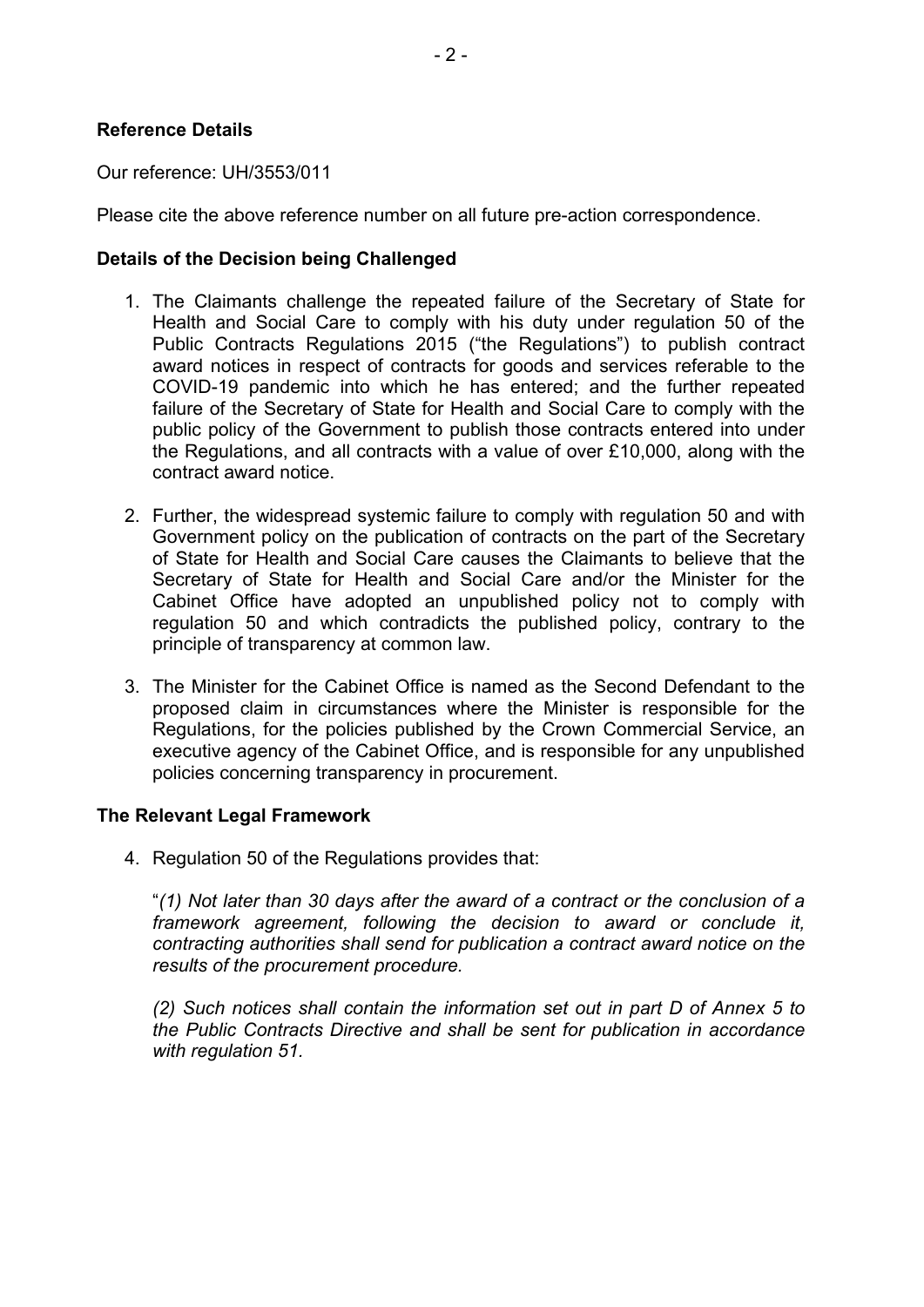*(3) Where the call for competition for the contract concerned has been made in the form of a prior information notice and the contracting authority has decided that it will not award further contracts during the period covered by the prior information notice, the contract award notice shall contain a specific indication to that effect.*

*(4) In the case of framework agreements, contracting authorities shall not be bound to send a notice of the results of the procurement procedure for each contract based on such an agreement.*

*(5) In the case of dynamic purchasing systems, contracting authorities shall either—* 

*(a) send a contract award notice within 30 days after the award of each contract based on a dynamic purchasing system, or*

*(b) group such notices on a quarterly basis, in which case they shall send the grouped notices within 30 days of the end of each quarter.*

*(6) Certain information on the award of the contract or the conclusion of the framework agreement may be withheld from publication where its release— (a) would impede law enforcement or would otherwise be contrary to the public interest,*

*(b) would prejudice the legitimate commercial interests of a particular economic operator, whether public or private, or*

*(c) might prejudice fair competition between economic operators.*"

- 5. The duty in regulation 50 is a specific instance of the general principle of transparency in EU law, and the general duty imposed in regulation 18(1) that "*Contracting authorities…shall act in a transparent and proportionate manner.*"
- 6. Regulations 18 and 50 implement, and are in materially the same terms as, Articles 18 and 50 of Directive 2014/24/EU ("the Public Contracts Directive").
- 7. The purpose of the principle of transparency in the procurement context was explained by the CJEU in C-375/17 *Stanley International Betting* (ECLI:EU:C:2018:1026) at §57:

"*purpose underlying the principle of transparency, which is a corollary of the principle of equality, is essentially to ensure that any interested operator may*  take the decision to tender for contracts on the basis of all the relevant *information and to preclude any risk of favouritism or arbitrariness on the part of the licensing authority.*"

8. That purpose is just as applicable to the publication of contract awards as to the publication of contract notices and the contract awarding process. It is of particular importance where the public body has not advertised a contract and held a tender process – whether unlawfully or in lawful reliance on an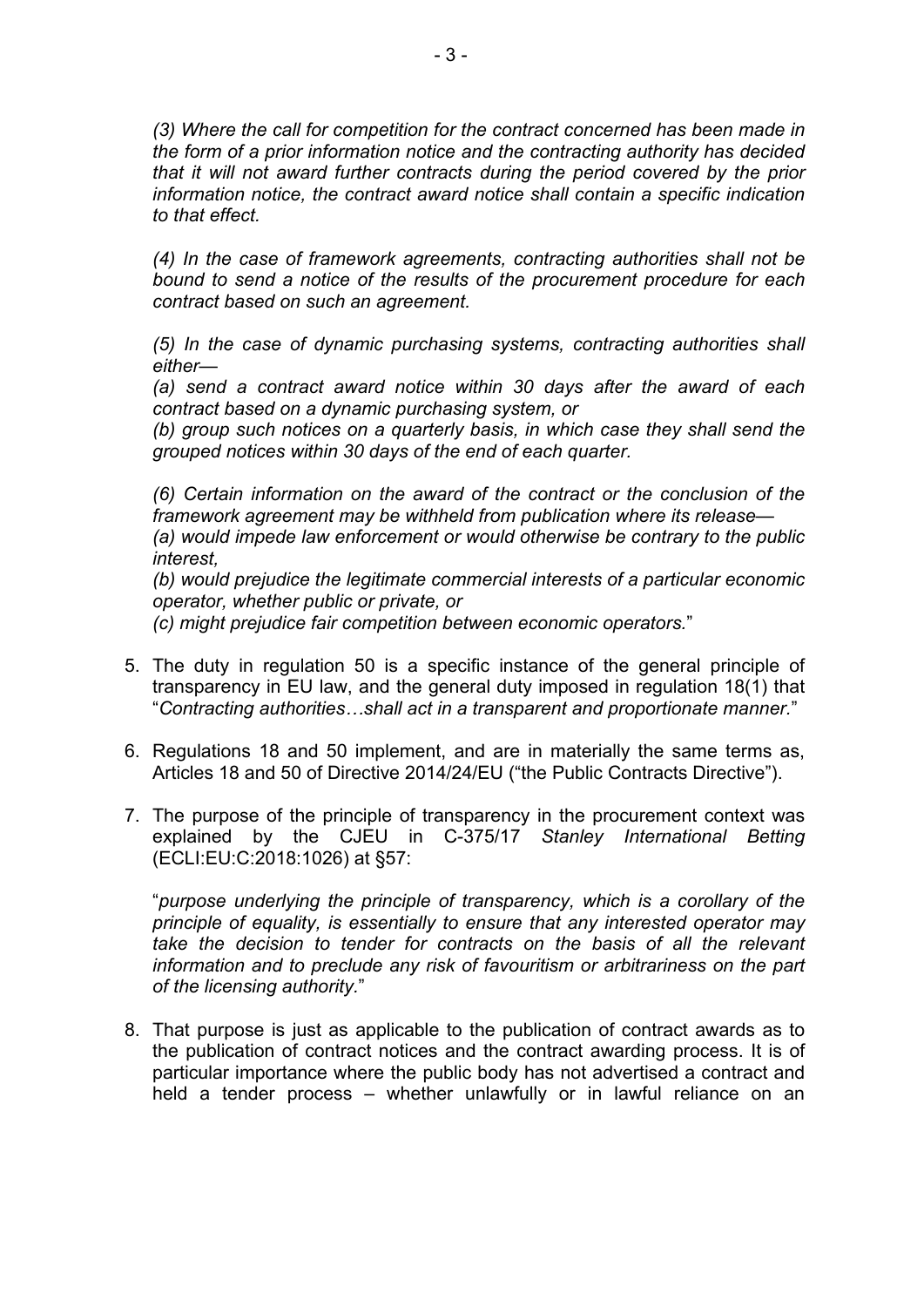exception to that usual rule – because without the publication of the award itself the public would have no understanding of what contracts have been entered into, for what goods or services and in what value. It is impossible for the public, interested organisations, Parliamentarians and commercial bodies to hold the Government to account for its expenditure of public funds if it is unknown what contracts have been awarded.

9. Further to its obligations under regulations 18 and 50, the Cabinet Office has produced guidance in relation to compliance with the principle of transparency, available online: https://www.gov.uk/government/publications/procurementand-contracting-transparency-requirementsguidance#:~:text=procurement%20and%20contracting- ,Transparency%20in%20procurement,commitments%20relating%20to%20publ ic%20procurement.

That webpage gives a link to 'Contracts Finder', a centralised database on which Central Government tenders and awards are to be published and made publicly available. Some contract award notices are, we are aware, also published on the EU Tenders Electronic Daily ("TED") portal.

10.The guidance is set out, in particular, in a document of the Crown Commercial Service entitled 'Publication of Central Government Tenders and Contracts: Central Government Transparency Guidance Note' (November 2017) ("the Transparency Guidance"). §2.1 states that:

"*To help achieve greater transparency in how central government spends public funds and to help deliver better value for money the Government introduced both legislative requirements and policy commitments pertaining to the publication of procurement information on Contracts Finder.*"

11.At §§2.3-2.4, the Transparency Guidance specifically sets out the policy commitment to publish awarded contracts themselves:

"*In addition to the legislative requirements, there are policy commitments to publish the associated tender and contract documents in full on Contracts Finder. This applies to all contracts above £10,000, including call-offs from framework agreements. It is your responsibility to publish any call off contracts that you award above this threshold.* 

*Documents should be attached to the relevant notice:* 

- *a. Tender documents should be attached to the opportunity notice*
- *b. Contract documents should be attached to the award notice*

*c. Where an opportunity was not advertised, for example a framework call-off, the tender documents should also be attached to the award notice.*"

12.The publication of the contracts themselves is reiterated at §5.1: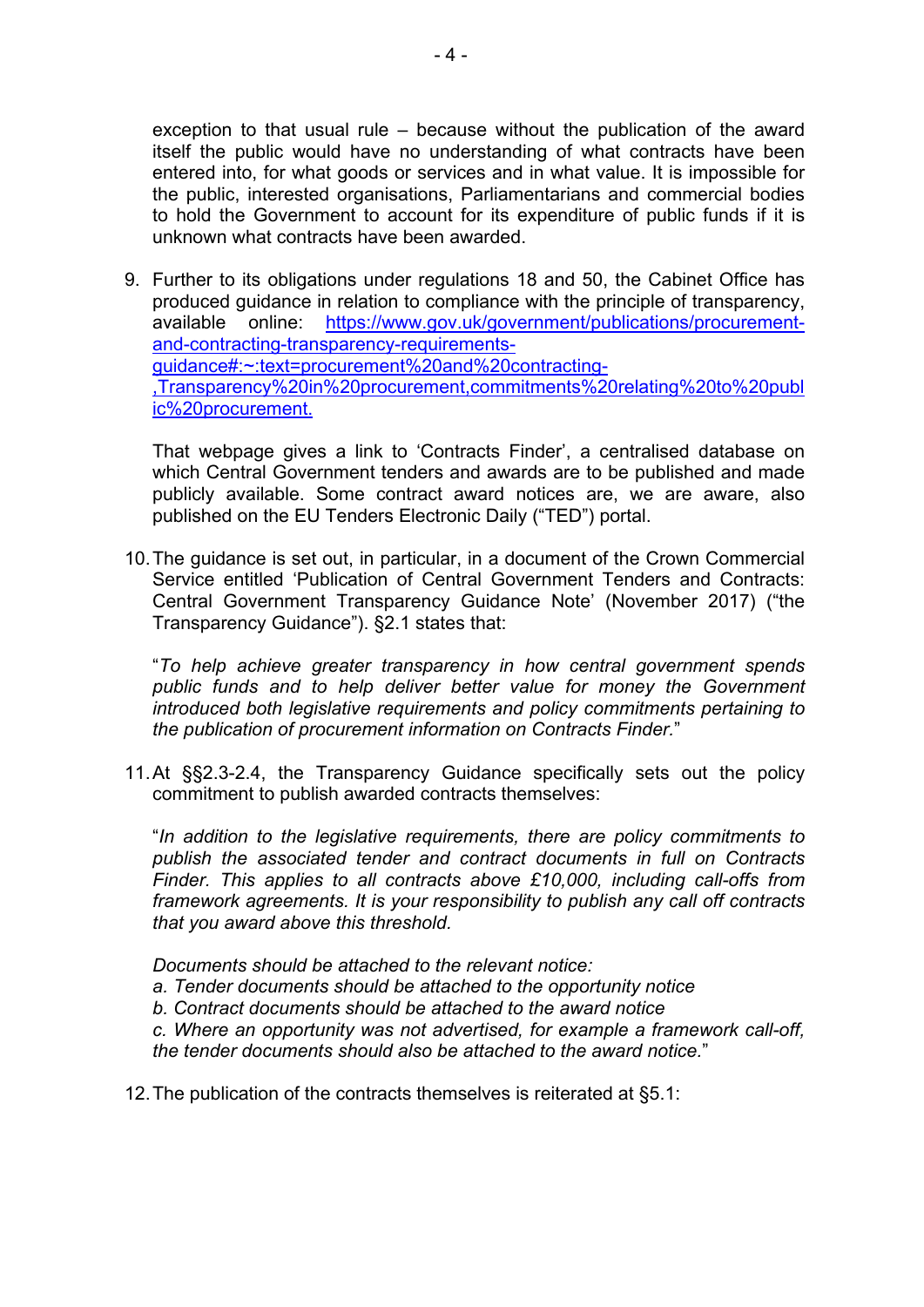"*You are expected to publish contracts in full. For the purpose of this requirement, as a minimum, this must include the following (where relevant):* 

- *Specification*
- *Terms and Conditions (Ts&Cs)*
- *Associated Schedules (which may include the winning tenderer's bid)*

*• Where contract specifications or associated schedules contain various diagrams (for example, in some construction contracts), you should publish these where practical (taking into account the any necessary exemptions as set out in section 6) and where the diagrams are already in an electronic format that is likely to be accessible to the public (e.g. word or pdf).*"

13.At §9.1 the Transparency Guidance states that:

"*Following any permitted redactions as set out in this guidance, it is advised that contracts are published with the award notice within 20 days following the end of the standstill period, where applicable. Where the standstill period applies, contract should not be published before the standstill period expires. Where no standstill period applies, it is advised that departments publish contracts within 20 days from the award of the contract.*"

- 14.The Guidance is supplemented by the Crown Commercial Service's 'Procurement Policy Note – Update to Transparency Principles' (PPN 01/17, February 2017) ("the Transparency PPN"). The Transparency PPN updated 'The Transparency of Suppliers and Government to the Public', described by the Government's webpage as the "Transparency Principles".
- 15.At §1 of the Transparency Principles, the rationale for transparency is explained:

"*Transparency and accountability of public service delivery data and information builds public trust and confidence in public services. It enables citizens to see how taxpayers' money is being spent; and allows the performance of public services to be independently scrutinised. It also supports the functioning of competitive, innovative and open markets by providing all businesses with information about public sector purchasing and service providers' performance.*"

- 16.Alongside detailed guidance on the limited aspects of public contracts which should be redacted from disclosure, §15 reiterates that all Government Departments should "*ensure*" that contracts over £10,000 are published on Contracts Finder.
- 17.In the light of the COVID-19 public health pandemic, the Cabinet Office published 'Procurement Policy Note 01/20 – Responding to COVID-19' (March 2020), which reminded Government bodies that they may be permitted to use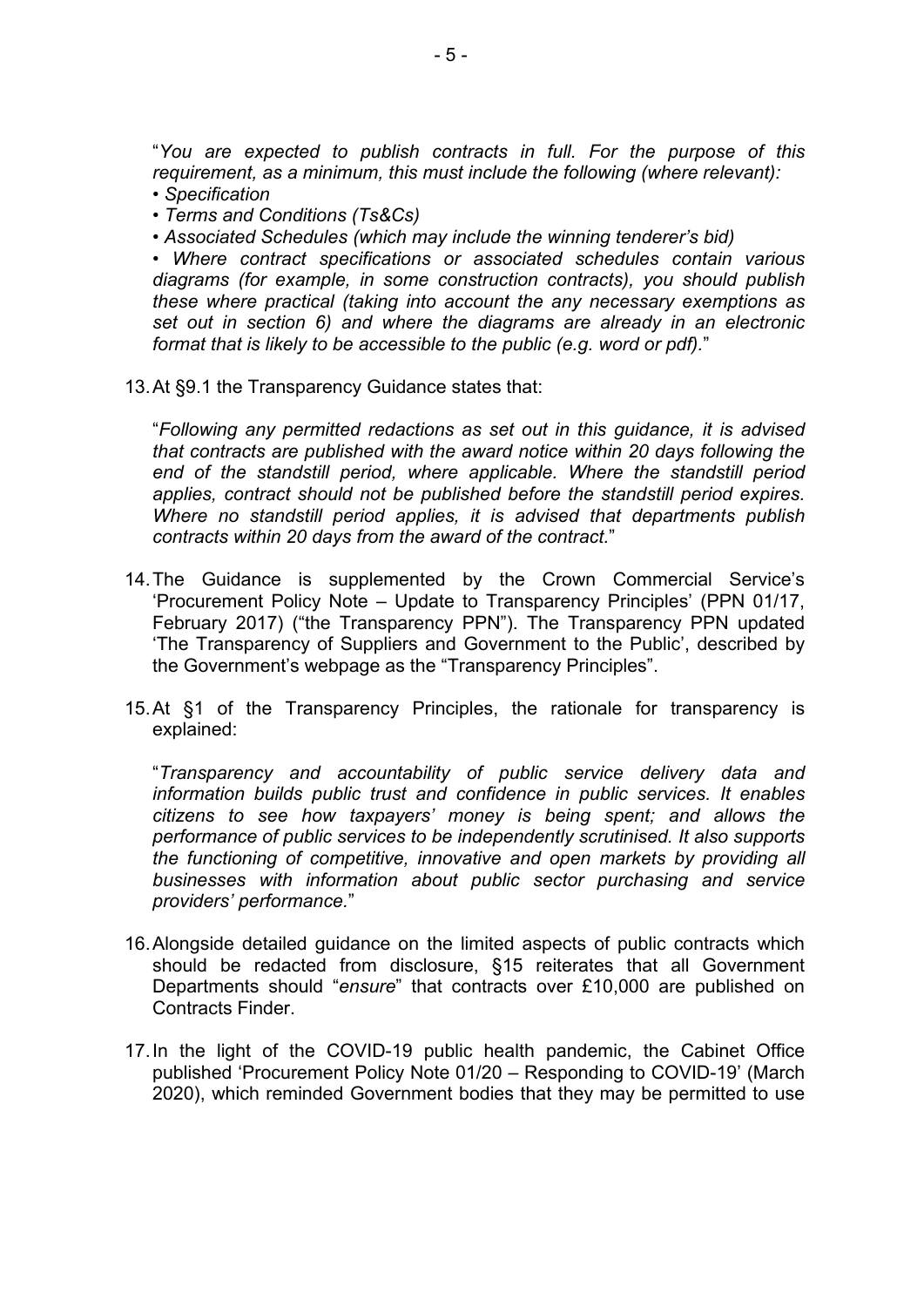regulation 32(2)(c) of the Regulations in cases of extreme urgency, under which a contract may be awarded without prior publication or the ordinary competitive procedure. Nothing in PPN 01/20 purported to alter the duty in the Transparency Guidelines and Principles to publish contract award notices (indeed, it expressly reiterated the regulation 50 duty) and the contracts themselves: these are (unsurprisingly) not the subject of any exemption in the Regulations.

18.Accordingly, the Defendants have a legal obligation to publish contract awards within 30 days and an established and unambiguous policy to publish the contract itself with that award.

# **The Evidence of Breach**

- 19.Notwithstanding that it is inherent in a failure to comply with the Regulations and with the Transparency Guidelines and Transparency Principles that any interested person will be unable fully to identify instances in which those breaches have occurred, it is apparent to the Claimants that contracts awarded in relation to COVID-19 matters have routinely not been the subject of contract award publication under regulation 50 and have not been the subject of contract publication under the Transparency Guidelines and Principles.
- 20.The Secretary of State for Health and Social Care has, in a number of highprofile cases already the subject of substantive challenge, breached regulation 50 and the duty to publish the contract itself. In addition, the Claimants are aware of various other clear cases of breach. In particular:
	- (1) The award of a contract to Ayanda Capital Limited for the supply of personal protective equipment with a contract value of £252 million on or around 29 April 2020, with the contract award notice only being published on TED on 2 July 2020 and on Contracts Finder on 27 July 2020. The contract itself has not been published.
	- (2) The award of two contract to Clandeboye Agencies Limited for the supply of personal protective equipment with a total contract value of £108 million on or around 28 April 2020 and again on 18 May 2020, with the contract award notices and contracts only being published on Contracts Finder and TED on 23 and 24 June 2020.
	- (3) The award of a contract to Crisp Websites Limited (t/a Pestfix) for the supply of personal protective equipment with a contract value (as apparently amended) of £32 million on or around 13 April 2020, with the contract award notice only being published on TED on 18 May 2020. The contract itself has not been published.
	- (4) In answer to a Parliamentary question, the Parliamentary Under-Secretary of State for Health revealed on 10 August 2020 that ten other contracts for the supply of PPE have been awarded to Pestfix, it would appear in April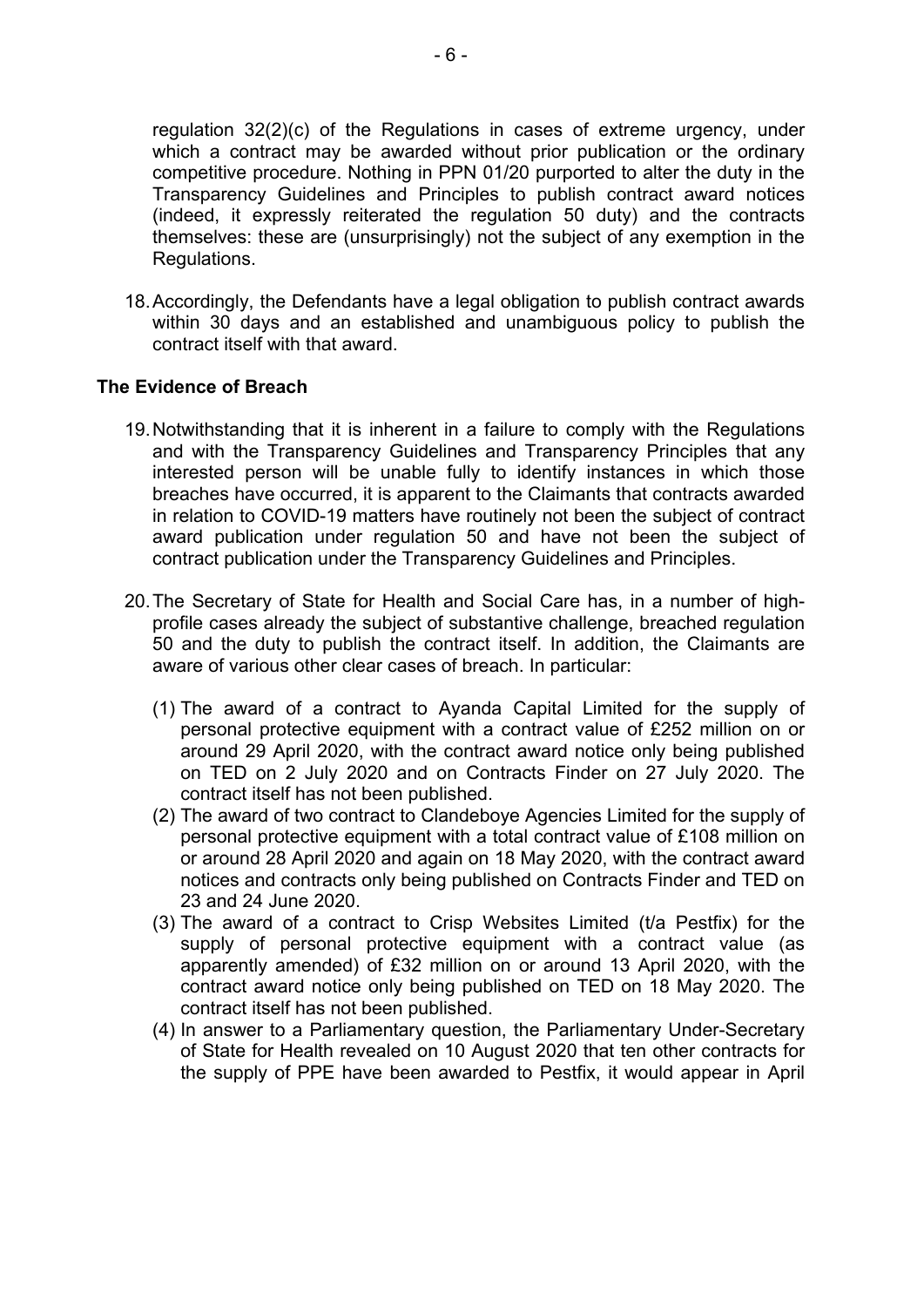and May 2020, but no contract award notices have yet been published in respect of those contracts and the contracts have not been published.

- (5) The award of a contract to Faculty Science Limited for the supply of data science and artificial intelligence assistance to NHSX, including in relation addressing the impact of COVID-19, with a contract value of £930,000 on or around 3 February 2020. Neither the award nor the contract appear to have been published on Contracts Finder or TED. The Claimants are aware of the terms of the contract only because it has been obtained and published by Open Democracy.1
- (6) On 20 July 2020, the Chancellor of the Duchy of Lancaster issued a press release naming three firms with which the Government had contracted for the production of personal protective equipment: British Rototherm Group, Cookson & Clegg, and Transcal. A contract award notice has been published on TED only in respect of British Rototherm. Neither an award notice nor the contracts themselves have been published on Contracts Finder.
- (7) A report in the Guardian newspaper on 20 August 2020 $^2$  revealed that £56 million worth of contracts with consultancy firms for work relating to COVID-19 had been procured, but those contract awards had not been notified and the contracts not published. The Guardian was only able to report on these awards because contractual documentation was leaked to it.
- (8) Both the Cabinet Office and the Department for Health and Social Care have awarded contracts to Public First Limited for public opinion research work. The contract with the Cabinet Office has a value of £840,000, was awarded on 3 March 2020 but only notified on Contracts Finder on 12 June 2020, and no contract has been published. The contract with the Department for Health and Social Care has a reported value of £116,000, and confirmation of its award was obtained in a report in the Daily Mirror on 19 August 2020.3 The contract has been published, but with heavy redactions which are inconsistent with the Transparency Guidelines.
- 21.Preliminary analysis carried out on behalf of the Claimants of Contracts Finder and TED indicates that in the period since March 2020, the Government (and predominantly the Secretary of State for Health and Social Care and executive agencies for which he is responsible) have published contract award notices in relation to COVID-19 contracts on average after some 47 days, whereas for non-COVID contracts the average is (lawfully) 29 days. Publication of the contracts themselves appears not to be happening in relation to COVID-19 contracts on a routine basis.
- 22.The reasonable inference to draw that is that there is either a policy stance taken by the Secretary of State for Health and Social Care, and/or of the

<sup>1</sup> https://cdn-prod.opendemocracy.net/media/documents/Faculty Agreement.pdf

<sup>2</sup> https://www.theguardian.com/world/2020/aug/20/government-spends-56m-on-consultants-to-help-

with-coronavirus<br><sup>3</sup> https://www.mirror.c<u>o.uk/news/politics/dominic-cummings-allys-firm-given-22536284</u>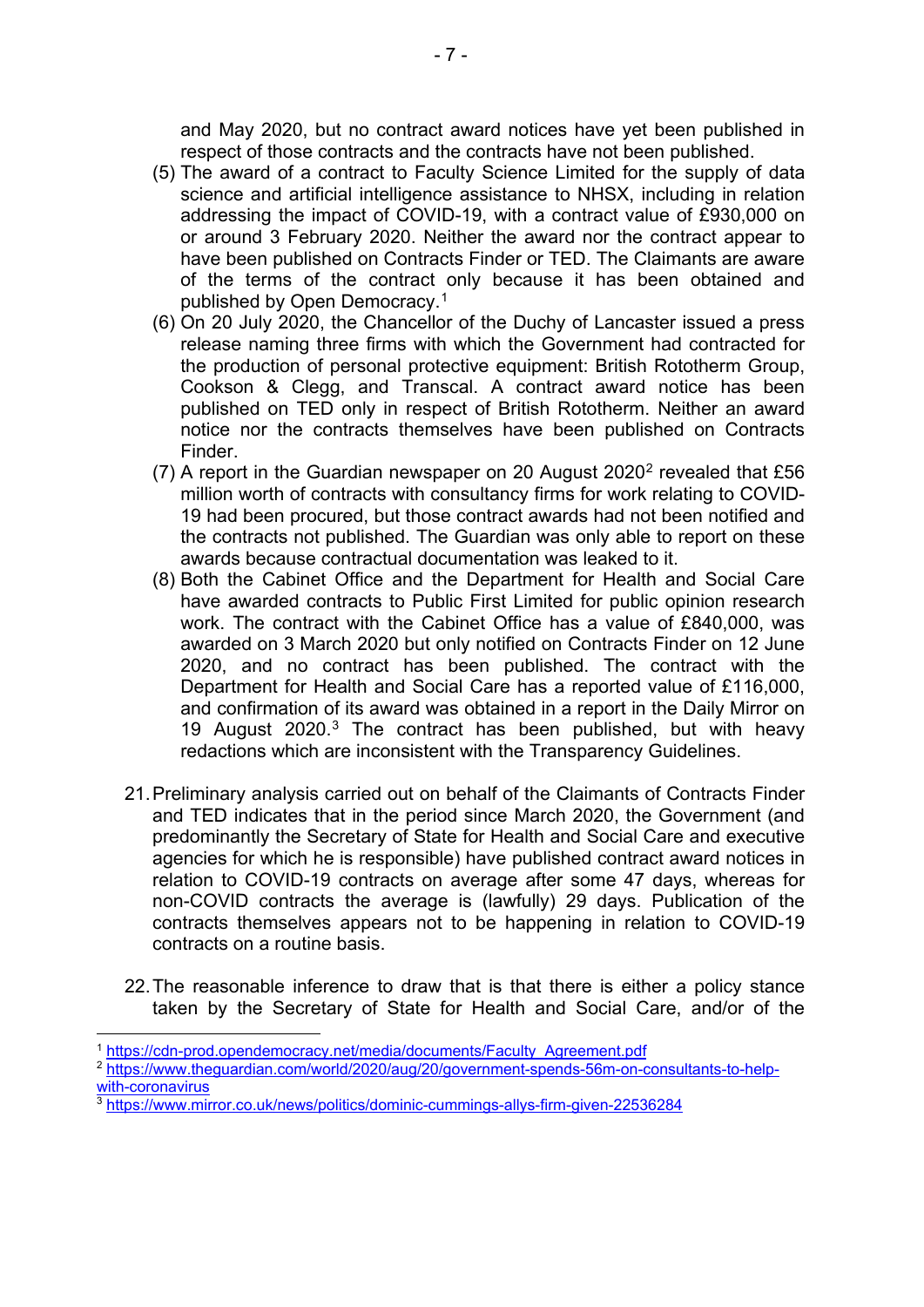Government more generally, not to comply with regulation 50 and not to publish COVID-19 related contracts (at least until challenged).

## **The Grounds of Claim**

- 23.Without compliance with the statutory or common law principles of transparency, it is impossible to hold Government contracting – and the very significant expenditure of scarce public resources this entails – to account. Non-governmental organisations such as the Good Law Project cannot scrutinise the Government. Members of Parliament are unable to hold Ministers effectively to account for their actions and use of public funds, despite the established proposition that the accountability of the Government to Parliament "*lies at the heart of Westminster democracy*": *R (Miller) v Prime Minister* [2020] AC 373 at §46. Other commercial operators who might have wished to tender for a particular contract will be denied knowledge that a contract has been awarded and so will be unable to investigate bringing a challenge promptly, and before the contract has been performed, a situation of particular concern where, on grounds of purported urgency, no advertisement for a tender process was published either.
- 24.As Lord Mance explained at §1 of *Kennedy v Charity Commission* [2015] AC  $455$

"*Information is the key to sound decision-making, to accountability and development; it underpins democracy and assists in combatting poverty, oppression, corruption, prejudice and inefficiency. Administrators, judges, arbitrators, and persons conducting inquiries and investigations depend upon it; likewise the press, NGOs and individuals concerned to report on issues of public interest. Unwillingness to disclose information may arise through habits of secrecy or reasons of self-protection.*"

- 25.It is in this context that the Defendants have acted unlawfully.
- 26.First, it is apparent in the examples identified above (at least) that the Secretary of State for Health and Social Care has failed to comply with the mandatory duty placed upon him by regulation 50 of the Regulations. There is no available legal justification for that failure, and he has accordingly acted unlawfully.
- 27.Second, it is similarly apparent in the examples identified above (at least) that the Secretary of State for Health and Social Care has failed to comply with the duty placed upon him by the Transparency Guidelines and Transparency Principles to publish the contracts awarded. It is a trite proposition of law that a public authority is obliged to act consistently with a policy it has published. There is no available legal justification for that failure, and he has accordingly acted unlawfully.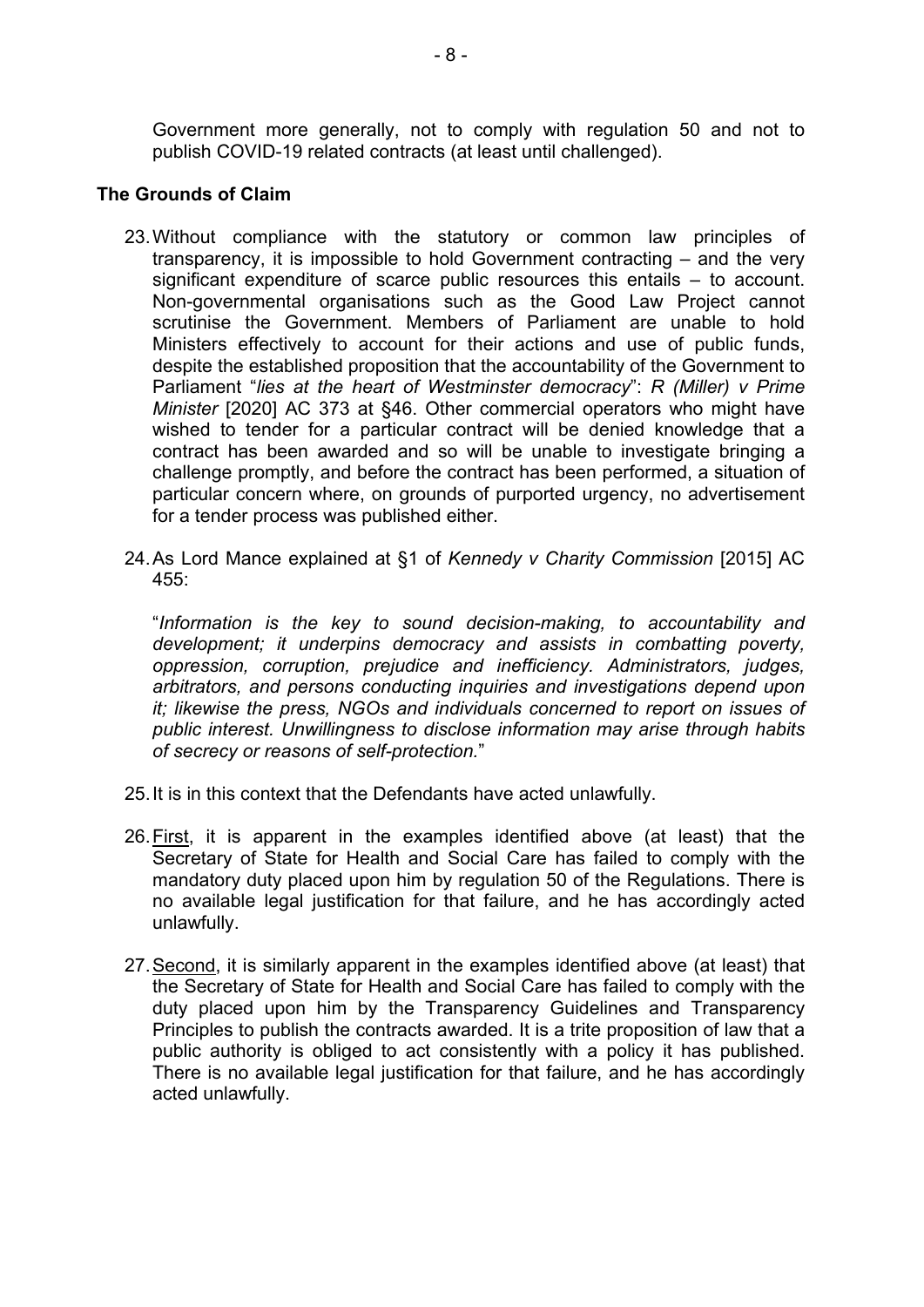- 28.Third, it is a basic proposition of public law that a public authority should act consistently with a relevant published policy, and not by reference to an inconsistent, unpublished, policy: *R (Lumba) v Secretary of State for the Home Department* [2012] 1 AC 245. In *Nadarajah v Secretary of State for the Home Department* [2005] EWCA Civ 363 at §68 Laws LJ held that it was a "*requirement of good administration*" (to which the courts would give effect) that "*public bodies ought to deal straightforwardly and consistently with the public*". In *R (Justice for Health) v Secretary of State for Health* [2016] EWHC 2338 (Admin), Green J explained at §141 that the principle of transparency at common law was "*well established*" (see too *Kennedy*, above) and applied, at §148, to contracting arrangements of the Secretary of State in connection with the NHS.
- 29.In circumstances of widespread breach in particular on the part of the Secretary of State for Health and Social Care – of the Transparency Guidance and Transparency Principles by the failure to publish COVID-19 related contracts, it appears to the Claimants that the Defendants have adopted a practice or an unpublished policy which is directly contrary to the Transparency Guidance and Principles. Any such practice or unpublished policy is contrary to the common law duty of transparency and is unlawful.
- 30.The Claimants reserve the right to advance further grounds by reference to any information disclosed under the duty of candour, or otherwise made available.
- 31.For the avoidance of doubt, there cannot in the circumstances of the grounds advanced be any suggestion that the Claimants lack standing to complain of breaches of the Regulations – which are a public law wrong open to challenge by non-economic operators by way of judicial review: *R (Chandler) v Secretary of State for Children, Schools and Families* [2010] PTSR 749 and *R (Gottlieb) v Winchester City Council* [2015] EWHC 231 (Admin) – and of the common law obligations to comply with published policies and not to operate unpublished policies in contradiction to published policies. There is very considerable public interest in the Defendants' approach to contracting and transparency.4

## **Action Requested**

32.The Claimants seek, along with the documents and information requested below under the duty of candour, the following action from the Defendants:

<sup>4</sup> https://www.huffingtonpost.co.uk/entry/who-profits-coronavirus-government-spending-

boom uk 5f0890c0c5b63a72c3413817?n8w&guccounter=1&guce referrer=aHR0cHM6Ly9tYWlsLjEx a2J3LmNvbS9vd2Ev&guce referrer sig=AQAAAAoSg30KjiF49pWtWoMN3QTHBVgqWN9hA-8Fo-35oxANoVh-B-

<sup>9</sup>rPXq00RGLjis3CQGe0MfXYLrsoJW3SUlwjcKiIj ghN7mTZVjisTDXuwa4R3yCzCg1L1QQaVWoxtIFLz WmBPpMRjky4kPYp9BA4BUciS7tBQeoJfAKU1FL- N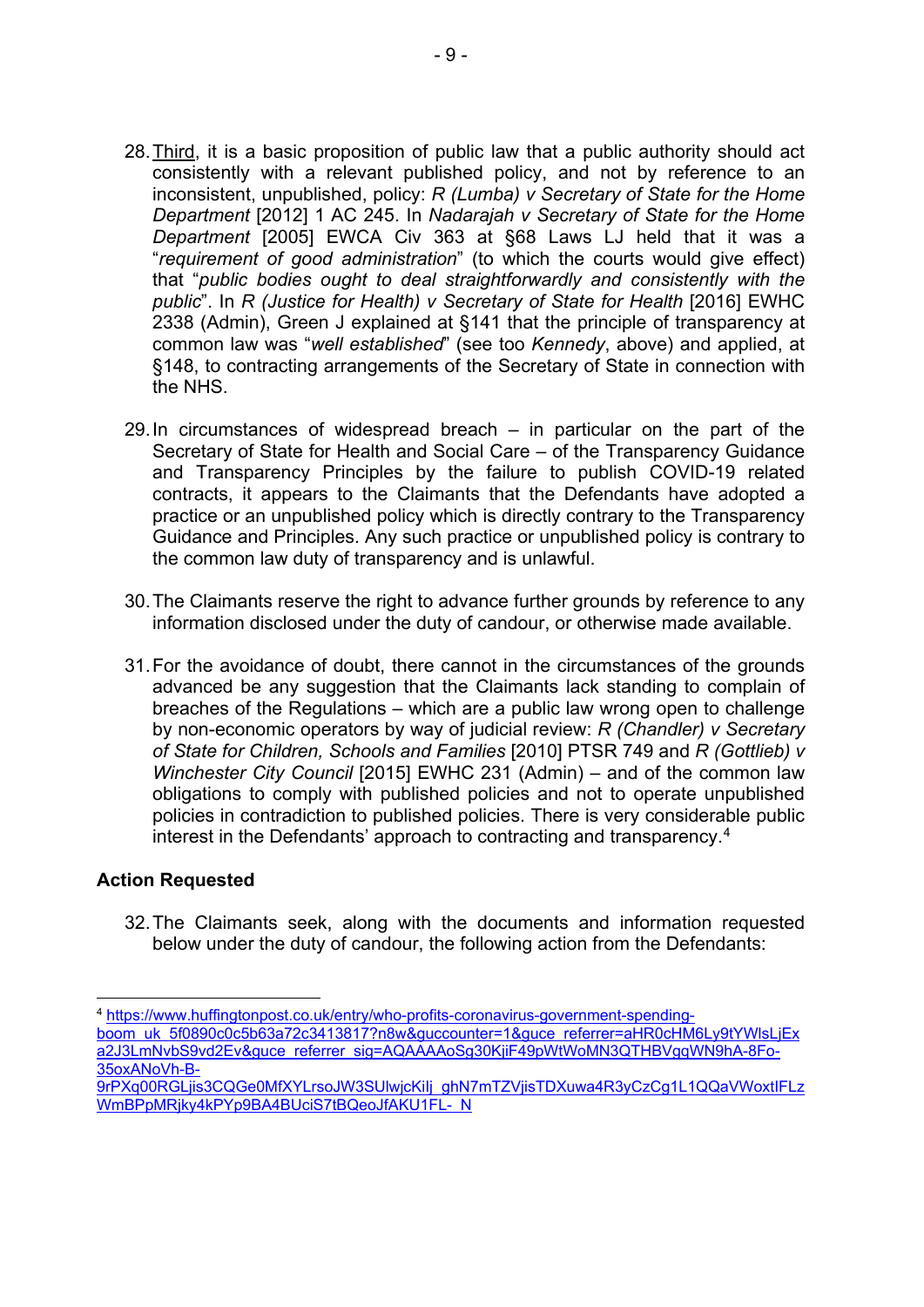- (1) Confirmation of all cases in which the Secretary of State for Health and Social Care has, in relation to contracts connected to COVID-19, failed to comply with regulation 50 of the Regulations.
- (2) Confirmation of all cases in which the Secretary of State for Health and Social Care has, in relation to contracts connected to COVID-19, failed to publish the contract in accordance with the Transparency Guidelines and the Transparency Principles.
- (3) An undertaking on the part of the Secretary of State for Health and Social Care to comply with both obligations within 14 days of the date of his letter in response.
- (4) The withdrawal by the Minister for the Cabinet Office of any policy or practice which departs from the Transparency Guidelines and Transparency Principles (whether in relation to COVID-19 or otherwise).
- 33. In any claim brought, the Claimants will seek declaratory and mandatory relief in relation to the established breaches of the Regulations and Guidelines, and a quashing order in relation to any unpublished policy or practice.

## **Details of Other Interested Parties**

34.As set out above, we presently consider that the two named proposed Defendants are relevantly legally responsible and that as a result there are no other interested parties. However, please let us know if you consider that there are interested parties, or if you consider that either proposed Defendant is more appropriately an Interested Party and the reasons for that.

## **Alternative Dispute Resolution**

35.We do not consider that alternative dispute resolution is practical or applicable in the circumstances.

#### **Requests for Information and Documents**

- 36.In accordance with the duty of candour, and with particular regard to the context of the proposed being concerned with the Defendants' failures to comply with duties of transparency and its inevitable adverse impact on the ability of the Claimants (and others) to fully understand the scope of the legal breaches, the following documents and/or information is requested to be provided with your response to this pre-action letter:
	- (1) All policies and procedures adopted by the Defendants for the publication of contract award notices and of contracts themselves, whether published or unpublished;
	- (2) The number of contracts awarded by the Department for Health and Social Care (and all bodies or agencies for which the Secretary of State is